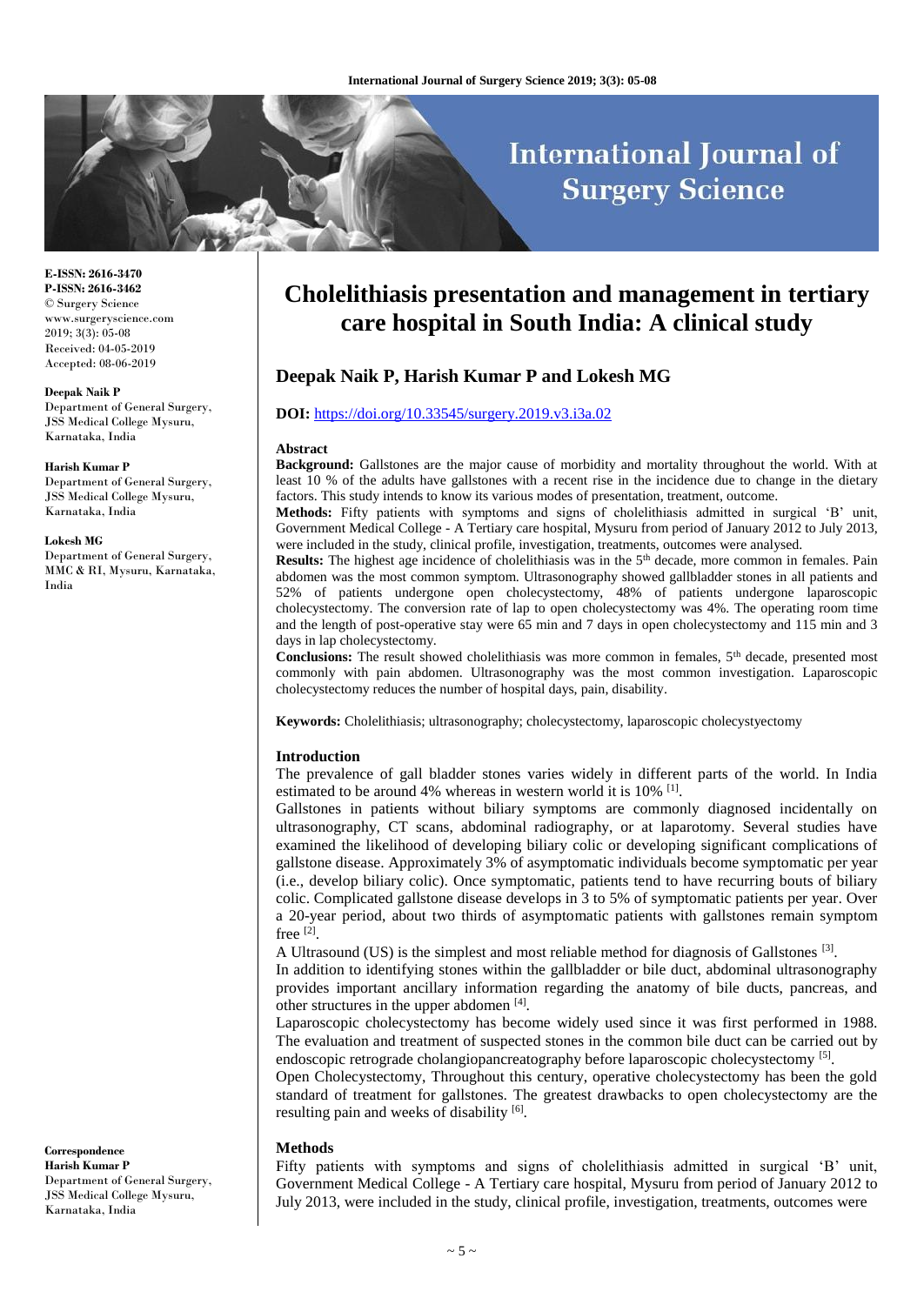International Journal of Surgery Science

analysed. Data collected in predesigned proforma, regarding Patient Biodata, presenting complaints, preoperative intraoperative and post-operative analysis. Inclusion criteria all patients age >18 years, Exclusion criteria was patient unfit for Anaesthesia and surgery, those patients ultrasound detected or suspected CBD stones and those patients not willing to participate in study.

All 50 patients underwent USG abdomen, baseline investigations were done in all 50 patients.

#### **Results**

In our study there is an increased incidence of cholelithiasis in the 5th and 6th decade with the peak in the 5th decade. In our study the youngest patient was 19 years old and the oldest patient is 75 years old.

**Table 1:** Distribution of cases by age group

| Age group (years) | <b>Number of cases</b> | Percentage $(\% )$ |
|-------------------|------------------------|--------------------|
| $11-20$           |                        |                    |
| 21-30             |                        |                    |
| $31-40$           |                        | 18                 |
| $41 - 50$         | $\overline{17}$        | 34                 |
| 51-60             |                        | 22.                |
| 60                |                        |                    |

**Table 2:** Sex-wise distribution

| <b>Sex</b> | <b>Number of cases</b> | Percentage $(\% )$ |
|------------|------------------------|--------------------|
| Male       |                        |                    |
| Female     |                        | 6C                 |
| Total      |                        |                    |

In our study 30 patients were female and 20 patients were male. The present study shows gallstones diseases are a common problem in female population. The female to male ratio is 3:2.

#### **Presenting symptoms**

**Table 3:** Presenting symptoms

| <b>Symptoms</b> | <b>Number of cases</b> | Percentage (%) |
|-----------------|------------------------|----------------|
| Pain            |                        |                |
| Nausea/vomiting |                        | 56             |
| Jaundice        |                        |                |
| Dyspepsia       | ∍                      | 24             |
| Fever           |                        |                |

#### **Ultrasound findings**

|  | Table 4: Ultrasound findings |  |
|--|------------------------------|--|
|--|------------------------------|--|

| <b>Ultrasound findings</b> | <b>Number of cases</b> | Percentage $(\% )$ |
|----------------------------|------------------------|--------------------|
| Stones in gallbladder      | 50                     | $100 -$            |
| Solitary stone             | ר ו                    |                    |
| Multiple stones            | 38                     | 76                 |
| Thickening of gallbladder  |                        |                    |
| Mass                       |                        |                    |

Ultrasound scanning of the abdomen was done in all patients. 43 patients had stone in gallbladder, 40 patients had thickening of Gall bladder.

#### **Preoperative evaluation**

A haemoglobin level of 10 gm/dl was accepted for the surgery. Blood transfusion was given to selected patients to improve the haemoglobin level. 2 cases diagnosed as acute Cholecystitis were managed conservatively with IV fluids, nasogastric aspiration, antibiotics, and analgesics. These patients were treated conservatively and were then offered surgery after 6 weeks. Associated medical illness was treated accordingly before taking the patient to surgery.

#### **Type of operation**

| Table 5: Type of operation |  |  |
|----------------------------|--|--|
|----------------------------|--|--|

| <b>Type of operation</b>     | Number of cases Percentage (%) |  |
|------------------------------|--------------------------------|--|
| Laparoscopic cholecystectomy |                                |  |
| Open cholecystectomy         |                                |  |

In our study 25 patients underwent laparoscopic cholecystectomy and 25 patients undergone open cholecystectomy.

#### **Incision for open cholecystectomy**

Table 6: Type of incision for open cholecystectomy

| <b>Type of incision</b> | <b>Number of cases</b> |
|-------------------------|------------------------|
| Right subcostal         | 20                     |
| Right paramedian        |                        |
| Right transverse        |                        |
| Upper midline           |                        |

#### **Operation**

**Table 7:** Operating room time

| <b>Type of operation</b>     | <b>Operating room time</b> |
|------------------------------|----------------------------|
| Laparoscopic cholecystectomy | 55 min                     |
| Open cholecystectomy         | $110 \,\mathrm{min}$       |

The operating room time for open cholecystectomy was 55 min and lap cholecystectomy was 110 min

## **Complications Intraoperative complications**

**Table 8:** Intra operative complications

| Intra            | operative   Laparoscopic | Open            |
|------------------|--------------------------|-----------------|
| complication     | cholecystectomy          | cholecystectomy |
| Bile duct injury |                          |                 |

In the present study 3 patients had wound infection. 1 patient had post-operative bile leak which was managed conservatively and patient recovered. Two patients had bile duct injury which was repaired on the T-tube.

**Table 9:** Postoperative complications

| <b>Postoperative</b><br>complications | Laparoscopic<br>cholecystectomy | <b>Open</b><br>cholecystectomy | <b>Total</b> |
|---------------------------------------|---------------------------------|--------------------------------|--------------|
| Wound infection                       |                                 |                                |              |
| Haemorrhage                           |                                 |                                |              |
| <b>Retained stones</b>                |                                 |                                |              |
| Bile leak                             |                                 |                                |              |
| Prolong ileus                         |                                 |                                |              |

#### **Duration of hospital stay**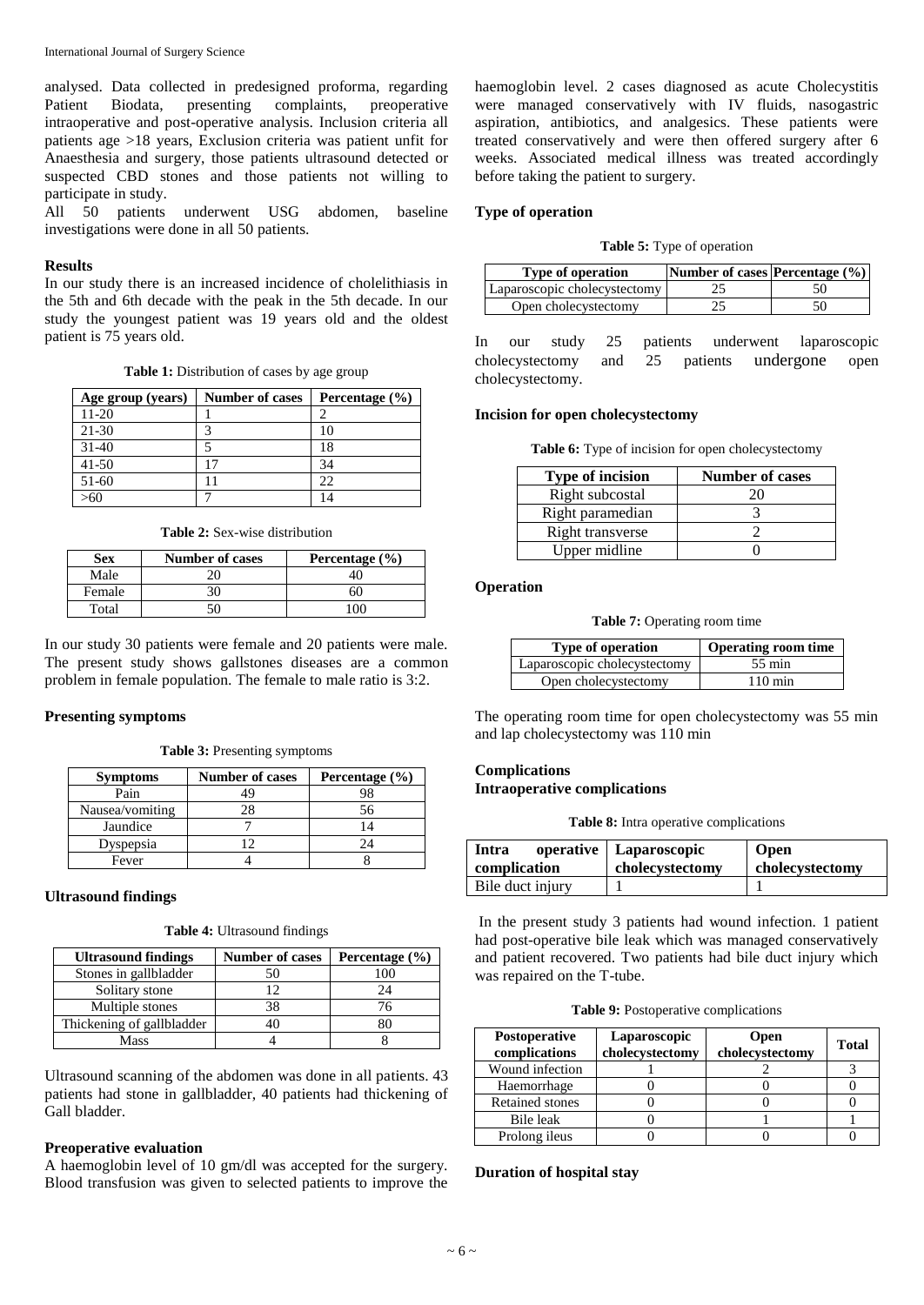Table 10: Duration of hospital stay

| <b>Operation</b>     | Length of stay (days) |
|----------------------|-----------------------|
| Open cholecystectomy |                       |
| Lap cholecystectomy  |                       |

Postoperative length of stay was 7 days for open cholecystectomy and 3 days for lap cholecystectomy.

### **Types of stones**

| Table 11: Type of stones |  |  |  |  |
|--------------------------|--|--|--|--|
|--------------------------|--|--|--|--|

| <b>Type of stone</b> | <b>Number of cases</b> | Percentage |  |
|----------------------|------------------------|------------|--|
| Cholesterol stone    |                        |            |  |
| Mixed stones         |                        |            |  |
| Pigment stones       |                        |            |  |

#### **Discussion**

In our study 50 cases of Cholelithiasis that were admitted in surgical 'B' unit, Government Medical College - A Tertiary care hospital, Mysuru from period of January 2012 to July 2013, Well known available literature on Cholelithiasis is reviewed.

The results of our study are compared with those of well- known authors.

After a detailed history, clinical investigations and available treatment following observations were noted.

#### **Age incidence**

**Table 12:** Comparison of age incidence with other studies

| Age group<br>(years) | <b>Present</b><br>study |               | Herman's<br>series |               | Rushad's<br>series |               |
|----------------------|-------------------------|---------------|--------------------|---------------|--------------------|---------------|
|                      | No.                     | $\frac{0}{0}$ | No.                | $\frac{0}{0}$ | No.                | $\frac{0}{0}$ |
| 11-20                |                         | 2             | 25                 | 1.6           |                    |               |
| 21-30                |                         | 10            | 92                 | 5.9           |                    | 3.33          |
| $31-40$              | 9                       | 18            | 226                | 14.6          | 36                 | 36.30         |
| $41 - 50$            | 17                      | 34            | 325                | 21.0          | 30                 | 25.0          |
| 51-60                | 11                      | 22            | 473                | 30.6          | 29                 | 24.16         |
| >60                  |                         | 14            | 352                | 23.5          | 21                 | 17.5          |

## **Age incidence**

In this study, cases fall between 19 and 75 years.

There is an increased incidence in the  $5<sup>th</sup>$  and  $6<sup>th</sup>$  decade with the maximum incidence in the 5<sup>th</sup> decade. Similar incidence is seen in the studies of Herman *et al.*  $(5<sup>th</sup> decade)$  [7].

#### **Sex distribution**

**Table 13:** Comparison of sex distribution with other studies

| <b>Present</b><br>study<br><b>Sex</b> |     |               | Battacharya's<br>series | <b>Alok Sharma</b><br>series |     |               |
|---------------------------------------|-----|---------------|-------------------------|------------------------------|-----|---------------|
|                                       | No. | $\frac{0}{0}$ | $\frac{0}{0}$<br>No.    |                              | No. | $\frac{6}{9}$ |
| Male                                  | 20  | 40            | 26                      | 28.6                         | 41  |               |
| Female                                | 30  | 60            | 65                      | 71.4                         |     |               |
| Total                                 | 50  | 100           | 91                      | 100                          | 58  | 100           |

#### **Sex distribution**

In the present study 30 out of 50 cases were female while the rest 20 were male. Battacharya [8] series showed 71.4% were female, 28.6% were male.

Similar sex preponderance in the favour of females were noted by Tamhankar AP [9], and Major Alok Sharma *et al*. [10], series showed that 70% were male and 30% were female.

## **Comparison of presenting symptoms with other studies**

Pain was the predominant symptoms in the present study with 98%. The commonest site of pain was in the Rt. Hypochondrium, and the next commonest site was Epigastria. 5 patients complained of pain radiating to the back. 48 patients had chronic Recurring pain, 2 patients had acute onset of pain, pain was colicky in nature. 13 patients had dull aching pain, 33 patients had Colicky pain. Similar presentations were noted in the series of Alok Sharma, Ganey *et al*. series [11] , Goswitz *et al*. series [12].

56% (28 patients) of cases in the present series had nausea/vomiting. Patients vomiting was spontaneous, occurred mostly during the attack of pain.

The incidence of dyspepsia in present series was similar to Ganey series, Alok Sharma series [10]. Fever was present in 4 cases in the present study. Fever was secondary to cholangitis due to biliary obstruction.

The incidence of dyspepsia in present series was similar to Ganey series, Alok Sharma series. Fever was present in 4 cases in the present study. Fever was secondary to cholangitis due to biliary obstruction.

|  | <b>Table 14:</b> Comparison of presenting symptoms with other studies                                                  |  |
|--|------------------------------------------------------------------------------------------------------------------------|--|
|  | $\mathbf{D}_{\text{measured}}$ $\mathbf{A}_{\text{lab}}$ $\mathbf{C}_{\text{heasured}}$ $\mathbf{C}_{\text{measured}}$ |  |

| <b>Symptoms</b> | <b>Present</b><br>study |      | <b>Alok Sharma</b><br>series |               | Ganey's<br>series |      |
|-----------------|-------------------------|------|------------------------------|---------------|-------------------|------|
|                 | No.                     | $\%$ | No.                          | $\frac{0}{0}$ | No.               | $\%$ |
| Pain            | 49                      | 98   | 58                           | 100           | 987               | 95   |
| Nausea/vomiting | 28                      | 56   | 48                           | 82.8          | 576               | 55.6 |
| Jaundice        |                         | 14   | 3                            | 5.17          | 101               | 10   |
| Dyspepsia       | 12                      | 24   |                              | 8.62          | 222               | 21   |
| Fever           |                         |      | Na                           | Na            | 92                |      |

#### **Ultrasound findings**

Ultrasound scanning was done in all patients, all the cases revealed stone in the gall bladder. Gall bladder stones were seen in 50 patients.

Out of which 12 were solitary stones, 38 were multiple, thickening of gall bladder was seen in 40 patients, mass detected in 4 patients.

Table 15: Comparison of ultrasound findings with other study

| <b>Ultrasound findings</b> |     | <b>Present study</b> | <b>Alok Sharma series</b> |               |  |
|----------------------------|-----|----------------------|---------------------------|---------------|--|
|                            | No. | $\frac{0}{0}$        | No.                       | $\frac{6}{9}$ |  |
| Stones in gallbladder      | 50  | 100                  | 57                        | 98.3          |  |
| Solitary stone             | 12  | 24                   | 15                        | 26.3          |  |
| Multiple stones            | 38  | 76                   |                           | 73.7          |  |
| Thickening of gallbladder  |     | 80                   |                           | 17.2          |  |
| Mass                       |     |                      |                           |               |  |

Ultrasound scanning was done in all patients, all the cases revealed stone in the gall bladder. Gall bladder stones were seen in 50 patients. Out of which 12 were solitary stones, 38 were multiple, and thickening of gall bladder was seen in 40 patients, mass detected in 4 patients. Many of the features in my study were similar to studies of Major Alok Sharma et al <sup>[10]</sup>.

#### **Preoperative evaluation**

A haemoglobin level of 10 Gms was accepted for the surgery. Blood transfusion was given to selected patients to improve the haemoglobin level. 2 cases diagnosed as acute Cholecystitis were managed conservatively with IV fluids, nasogastric aspiration, antibiotics, and analgesics. These patients were treated conservatively and were then offered surgery after 6 weeks. Associated medical illness was treated accordingly